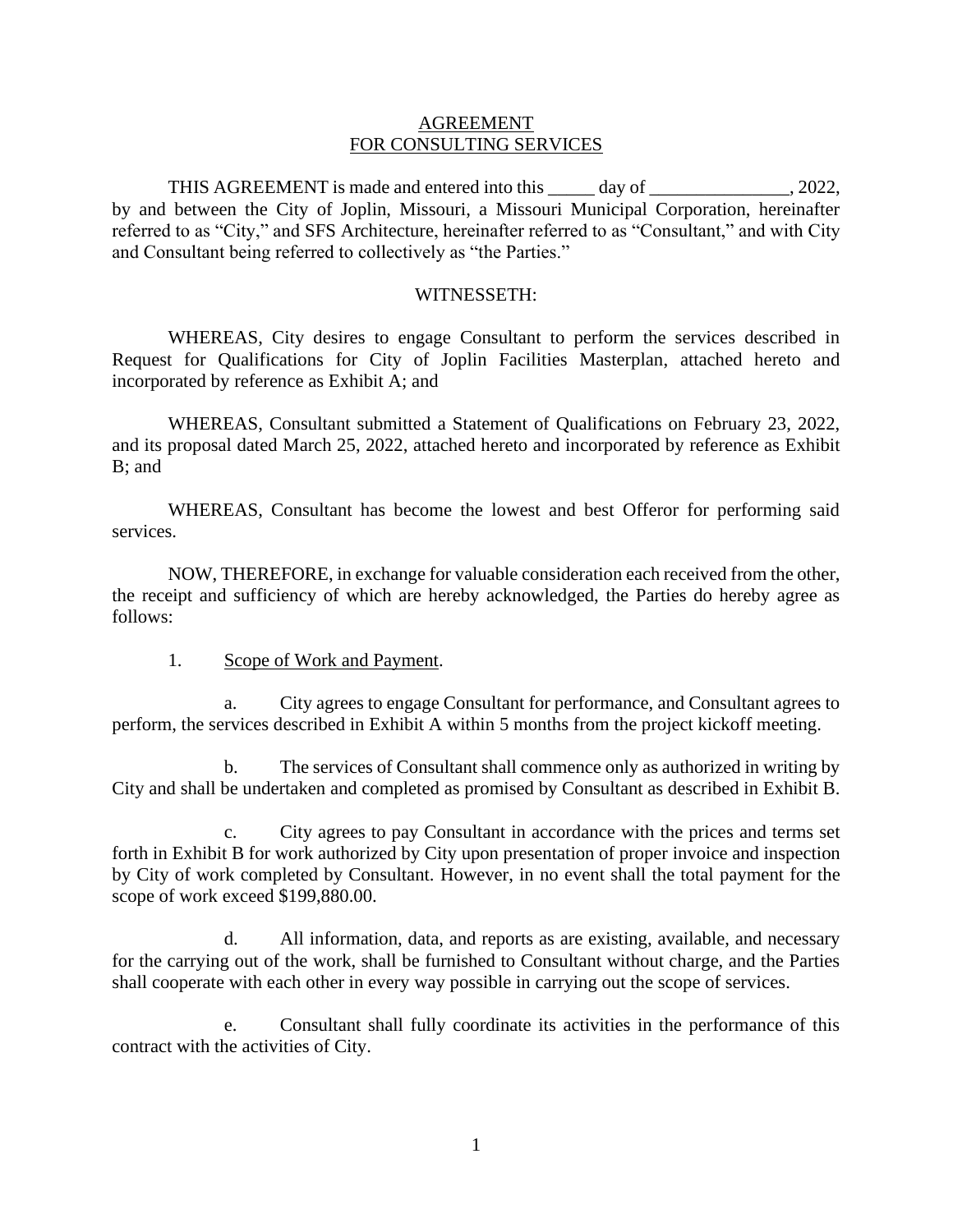f. Consultant represents that Consultant will secure the following at Consultant's own expense: all personnel required to perform the services called for under this contract by Consultant. Such personnel shall not be employees of or have any contractual relationship with City except as employees of Consultant. All the services required hereunder will be performed by Consultant or under Consultant's direct supervision and all personnel engaged in the work shall be fully qualified and shall be authorized under state and local law to perform such services. None of the work or services covered by this contract shall be subcontracted without the written approval of City.

2. Amendments. The covenants and obligations herein contained are the full and complete terms of this Agreement, and no alteration, amendments, or changes to such terms shall be binding unless first reduced to writing and executed with the same formality as this Agreement.

3. Assignment. This Agreement, including payment hereunder, shall not be sub-let, assigned, or otherwise disposed of, except with the prior written consent of the City.

4. Attorney's Fees and Expenses. If City files suit in order to enforce any term of this Agreement and is the prevailing party, Consultant shall be liable for City's reasonable attorney's fees and expenses. In no event shall City be liable for Consultant's reasonable attorney's fees and expenses.

5. Binding Effect. This Agreement shall be binding upon the parties hereto, their heirs, executors, administrators, legal representatives, successors, and assigns, and shall be binding in the event of the death or legal disability of the parties. Provided, however, that nothing in this paragraph shall be construed as a consent by City to any assignment of this Agreement or any interest therein by Consultant.

6. Choice of Law and Venue. This Agreement has been made, and its validity, performance and effect shall be determined, in accordance with the laws of the State of Missouri and venue for litigation between the parties shall be solely and exclusively in Jasper County, Missouri.

7. Compliance with Laws. Consultant shall observe and comply with all Federal, State, and local laws and ordinances that affect those employed or engaged by it on the project, or the material or equipment used, or the conduct of the work, and shall procure all necessary licenses, permits, and insurance.

8. Confidentiality. Any reports, data, or similar information given to or prepared or assembled by the Consultant under this contract which the City requests to be kept as confidential shall not be made available to any individual or organization by the Consultant without prior written approval of the City.

9. Contract Documents. The contract documents shall consist of the following: this Agreement, City's Request for Qualifications, and Consultant's Response to City's Request for Qualifications. In the event of conflict between the contract documents, this Agreement will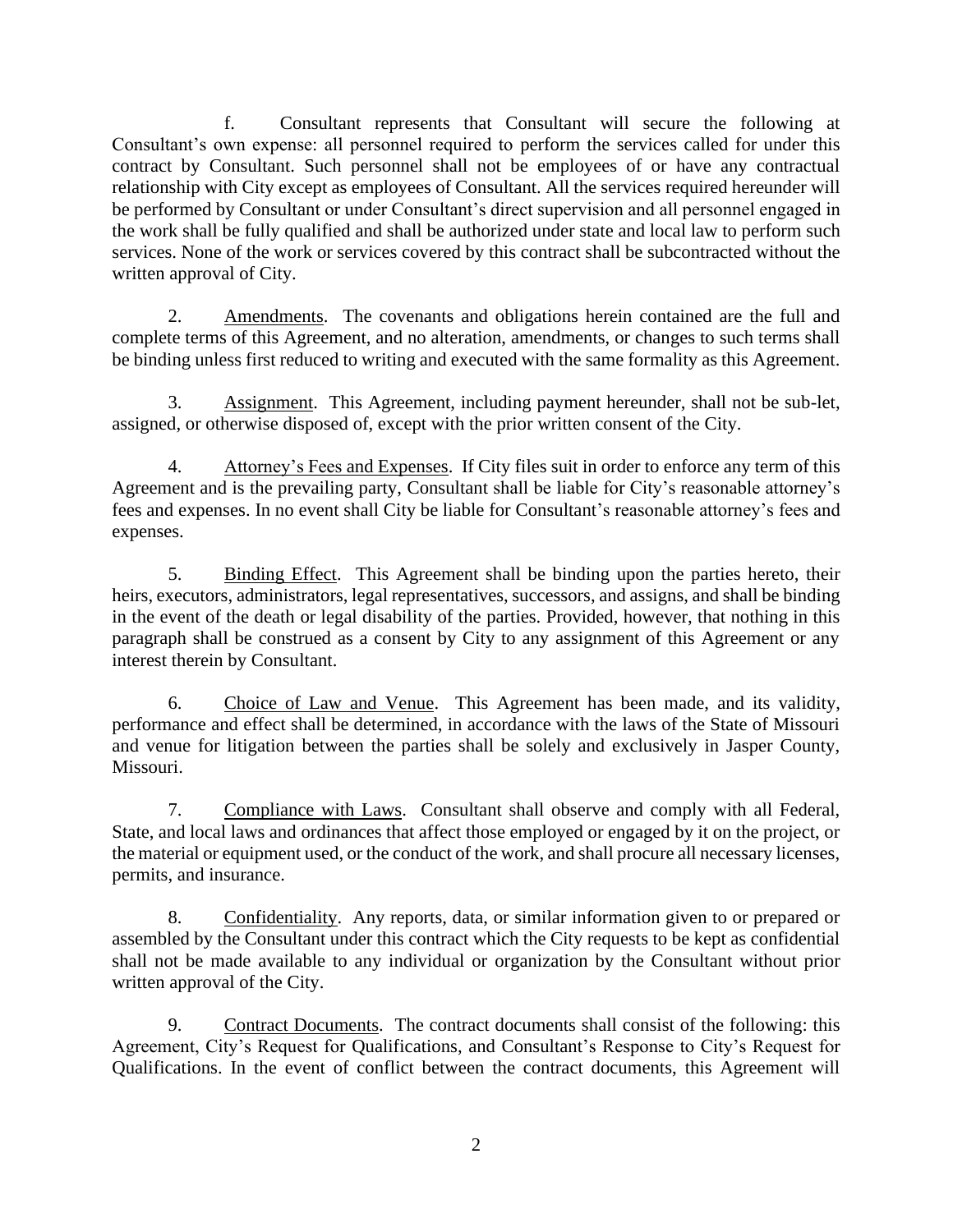prevail. In the event of conflict between the City's Request for Qualifications and Consultant's Response to City's Request for Qualifications, City's Request for Qualifications will prevail.

10. Entire Agreement. This Agreement (including any Exhibits) contains the entire understanding of the parties with respect to the subject matter hereof. It may not be altered or amended except by an agreement in writing signed by both parties.

11. Ethics. Consultant warrants that it has not employed or retained any company or person, other than a bona fide employee working solely for Consultant, to solicit or secure this Agreement, and that it has not paid or agreed to pay any company or person, other than a bona fide employee working solely for Consultant, any fee, commission, gift, or contingent fee.

12. Headings. The headings of paragraphs in this Agreement are for convenience only. The headings form no part of this Agreement and shall not affect its interpretation.

### 13. Indemnification.

a. In no event shall the City be liable to the Consultant for special, indirect, or consequential damages, except those caused by the City's gross negligence or willful or wanton misconduct arising out of or in any way connected with a breach of this contract. The maximum liability of the City shall be limited to the amount of money to be paid or received by the City under this contract.

b. The Consultant shall defend, indemnify, and hold the City harmless, its elected or appointed officials, agents, and employees from and against any and all liability, suits, damages, costs (including attorney fees), losses, outlays, and expenses from claims in any manner caused by, or allegedly caused by, or arising out of, or connected with, this contract, or the work or any subcontract there under (the Consultant hereby assuming full responsibility for relations with subcontractors), including, but not limited to, claims for personal injuries, death, property damage, or for damages from the award of this contract to Consultant.

c. The Consultant shall indemnify and hold the City harmless from all wages or overtime compensation due any employees in rendering services pursuant to this agreement or any subcontract, including payment of reasonable attorneys' fees and costs in the defense of any claim made under the Fair Labor Standards Act, the Missouri Prevailing Wage Law or any other federal or state law.

d. The indemnification obligations of Consultant hereunder shall not be limited by any limitations as to the amount or type of damages, compensation or benefits payable by or for the Consultant, under any federal or state law, to any person asserting the claim against City, its elected or appointed officials, agents and employees, for which indemnification is sought.

e. The indemnification obligations herein shall not negate, abridge, or reduce in any way any additional indemnification rights of the City, its elected or appointed officials, agents and employees, which are otherwise available under statute, or in law or equity.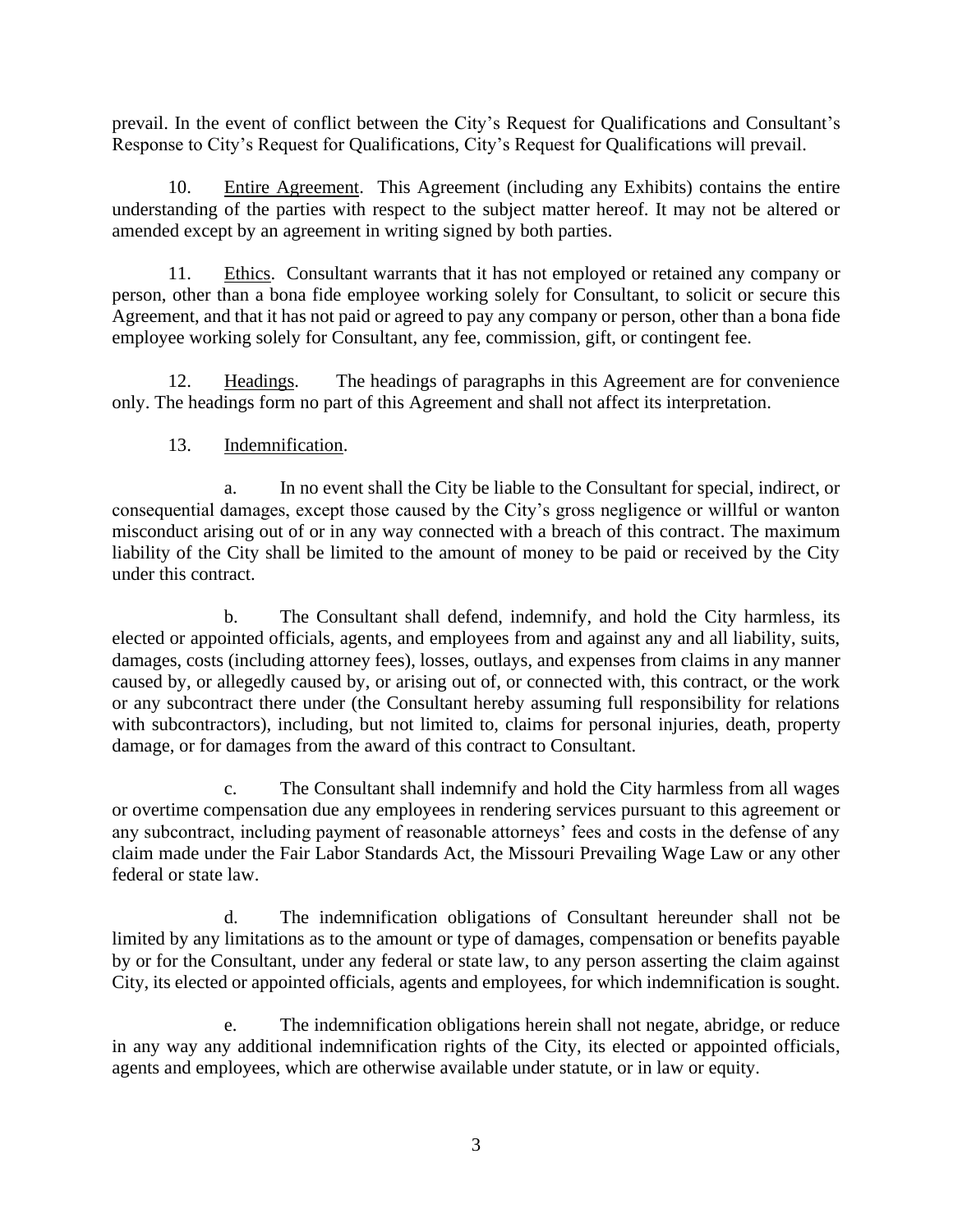f. Consultant affirms that it has had the opportunity to recover the costs of the liability insurance required in this agreement in its contract price. Consultant's obligation under this agreement to defend, indemnify and hold harmless any person from that person's own negligence or wrongdoing is limited to the coverage and limits of the applicable insurance.

14. Independent Contractor. This Agreement does not create an employer-employee relationship between the parties. Consultant is an independent contractor and is not entitled to any benefits including health, dental, vision, disability, life, and unemployment insurance, worker's compensation coverage, and LAGERS. Consultant is an independent contractor and not an employee for all purposes including the application of the Fair Labor Standards Act Minimum Wage and Overtime Payments, Federal Insurance Contribution Act, Social Security Act, Federal Unemployment Tax Act, and the provisions of the Internal Revenue Code, Missouri Revenue and Taxation Laws, and Missouri's Worker Compensation Laws and Unemployment Insurance Laws.

15. Insurance. Consultant shall secure and maintain at its own cost and expense, throughout the duration of this Agreement, insurance of such types and in such amounts as may be necessary to protect it and the interests of City against all hazards or risks of loss as hereunder specified or which may arise out of the performance of this Agreement. Such policies shall name City as an additional insured, with limits of liability not less than the sovereign immunity limits for Missouri public entities calculated by the Missouri Department of Insurance as of January 1 each calendar year and published annually in the Missouri Register pursuant to Section 537.610, RSMo. (See, http://insurance.mo.gov/industry/sovimmunity.php)

16. Intellectual Property. Any information, know-how, data, results, inventions, and any associated intellectual property, that is made, discovered, created, invented, or generated by Consultant in any activities or work under this Agreement shall be owned by City.

17. Non-Discrimination. In performance of the work covered by this Agreement, Consultant shall not discriminate against any worker because of race, creed, color, political affiliation, handicap, or national origin.

18. Notices. All notices required or permitted hereinunder and required to be in writing may be given by first class mail addressed to City and Consultant at the addresses as follows:

| City of Joplin             | <b>SFS</b> Architecture            |
|----------------------------|------------------------------------|
| <b>ATTN: City Attorney</b> | ATTN: Marsha K. Hoffman, Principal |
| 602 S. Main St.            | 2100 Central Street, Suite 31      |
| Joplin, MO 64801           | Kansas City, MO 64108              |

The date of delivery of any notice given by mail shall be the date falling on the second full day after the day of its mailing.

19. Records and Audits. The Consultant shall maintain accounts and records, including personnel, property, and financial records, adequate to identify and account for all costs pertaining to the Contract and such other records as may be deemed necessary by the City to assure proper accounting for all project funds. These records will be made available for audit purposes to the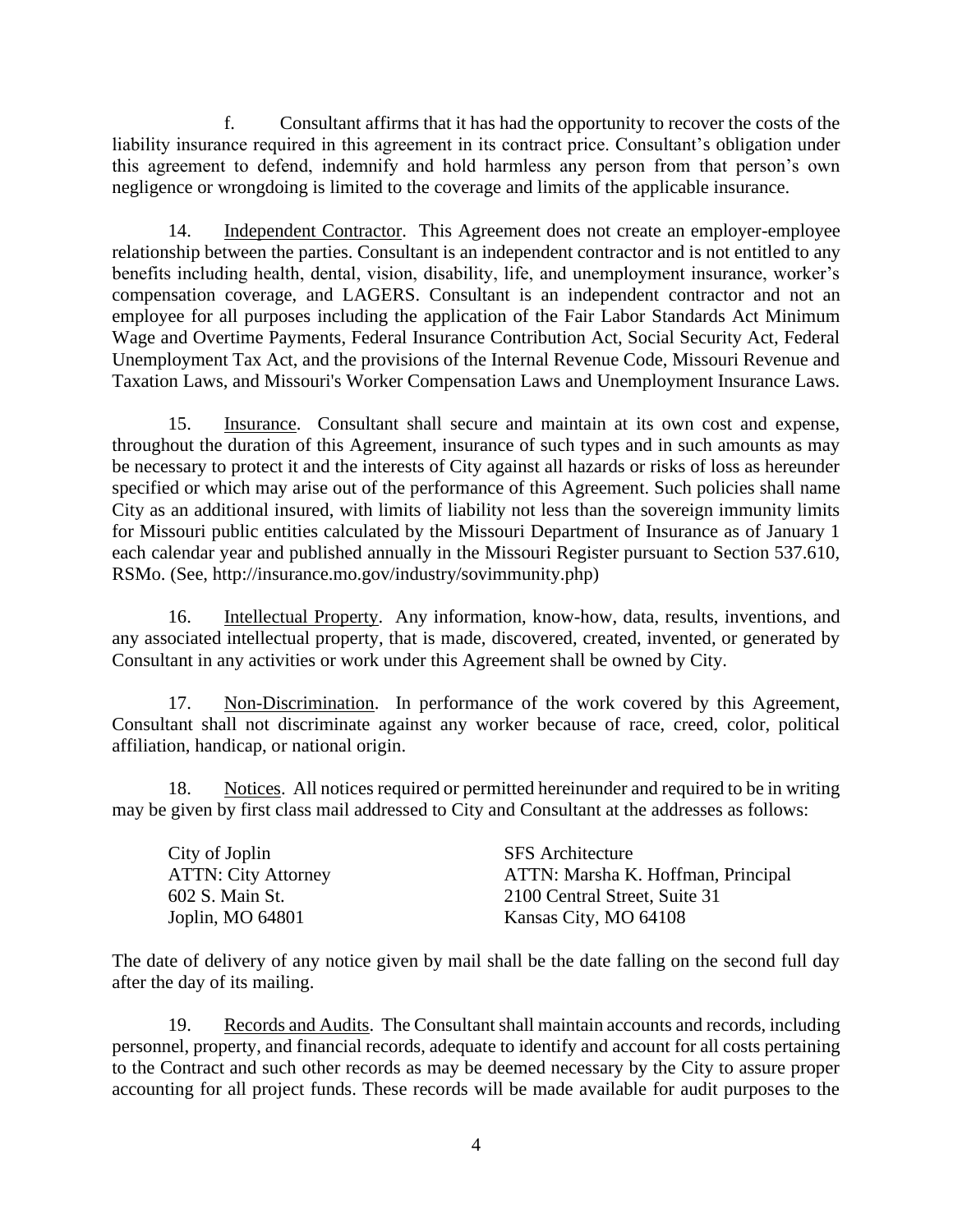City or any authorized representative, and will be retained for three years after the expiration of this Contract.

20. Representations. The signatories hereto represent and warrant that they have read this Agreement, that they are fully authorized in the capacities shown, that they understand the terms of this Agreement, and that they are executing the same voluntarily and solely for the consideration described herein.

21. Severability. If any of the provisions of this Agreement shall be construed to be invalid or illegal, the legality or validity of the other provisions of this Agreement shall not be effected thereby. Any illegal or invalid provision of this Agreement shall be severable and any other provisions shall remain in full force and effect.

22. Subcontractors. Consultant shall be as fully responsible to City for the acts and omissions of its subcontractors, and of persons either directly or indirectly employed by them, as Consultant is for the acts and omissions of persons it directly employs. Consultant shall cause appropriate provisions to be inserted in all subcontracts relating to this work, to bind all subcontractors to Consultant by all the terms herein set forth, and insofar as applicable to the work of subcontractors and to give Consultant the same power regarding termination of any subcontract as City may exercise over Consultant under any provisions of this Agreement. Nothing contained in this Agreement shall create any contractual relation between the subcontractor and City or between any subcontractors.

23. Termination. If, through any cause, Consultant shall fail to fulfill in a timely and proper manner Consultant's obligations under this contract, or if Consultant shall violate any of the covenants, agreements, or stipulations of this contract, City shall thereupon have the right to terminate this contract by giving written notice to Consultant of such termination and specifying the effective date thereof, at least five (5) days before the effective day of such termination. City may, without cause, terminate this contract upon thirty (30) day's prior written notice. In either such event, all finished or unfinished documents, data, studies, reports, or other materials prepared by the Consultant shall, at the option of City, become its property. Consultant shall be entitled to receive just and equitable compensation for any satisfactory work completed. Notwithstanding the above, Consultant shall not be relieved of liability to City for damages sustained by City by virtue of any such breach of the contract by Consultant.

24. Third-Party Beneficiaries. This Agreement shall not confer any rights or remedies upon any person other than the parties and their respective successors and permitted assigns.

25. Unauthorized Aliens. That pursuant to Missouri Revised Statute Sections 285.525 through 285.555, if this contract exceeds the amount of \$5,000.00 and Consultant is associated with a business entity, Consultant shall provide an acceptable notarized affidavit stating that the associated business entity is enrolled in and participates in a federal work authorization program with respect to the employees working in connection with the contracted services, and that said business entity does not knowingly employ any person who is an unauthorized alien in connection with the contracted services. Additionally, Consultant must provide documentation for said business entity evidencing current enrollment in a federal work authorization program.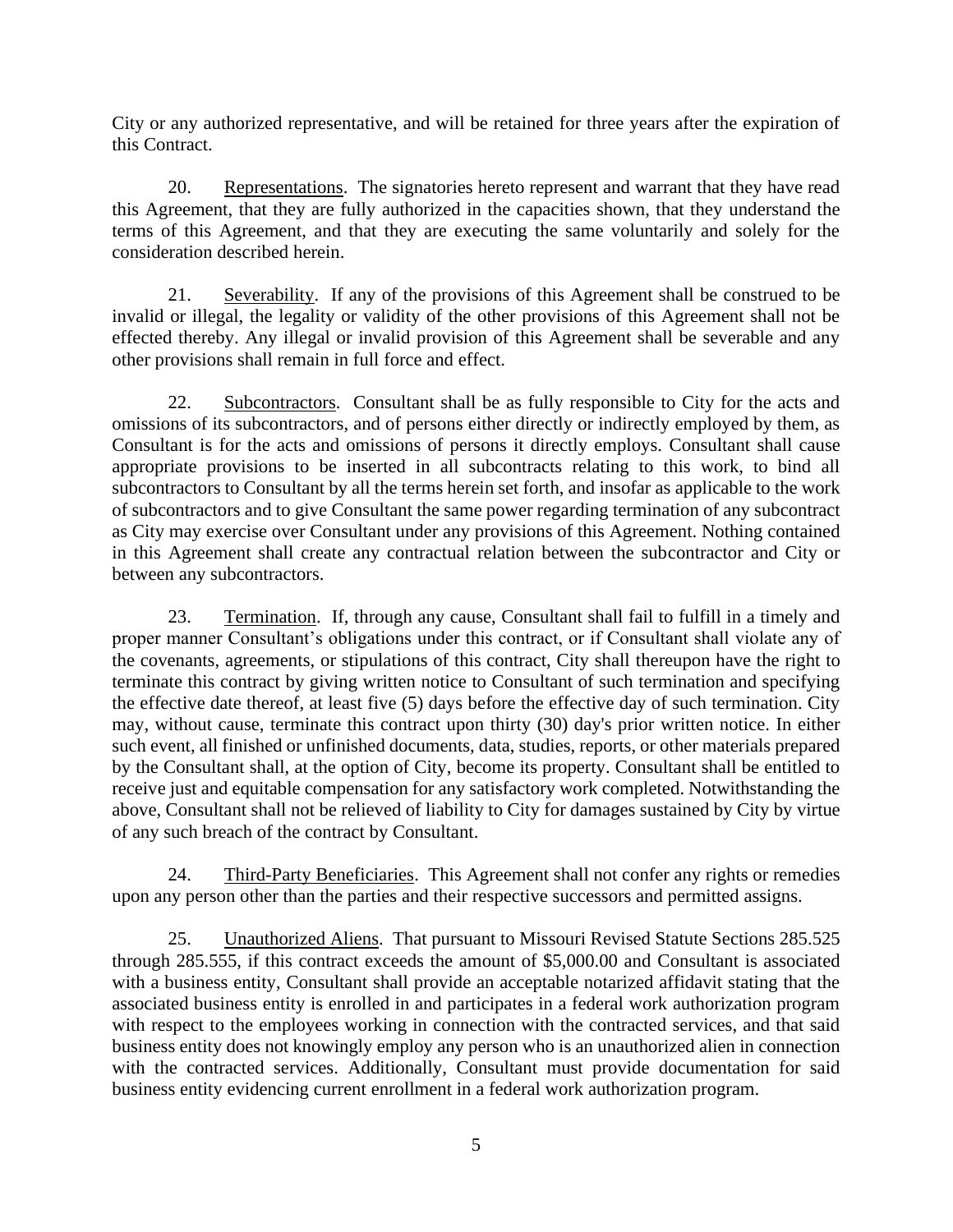26. Waiver. Waiver of any provision of this Agreement or breach of this Agreement shall not thereafter be deemed to be a consent by the waiving party to any further waiver, modification or breach by the other party, whether new or continuing, of the same or any other covenant, condition or provision of this Agreement. Failure by one of the parties to this Agreement to assert its rights for any breach of this Agreement shall not be deemed a waiver of such rights.

IN WITNESS WHEREOF, the Parties have hereunto set their hands the date first above written.

\_\_\_\_\_\_\_\_\_\_\_\_\_\_\_\_\_\_\_\_\_\_\_\_\_\_\_\_\_ \_\_\_\_\_\_\_\_\_\_\_\_\_\_\_\_\_\_\_\_\_\_\_\_\_\_\_\_\_

CITY OF JOPLIN, MISSOURI SFS Architecture

Nick Edwards, City Manager Marsha K. Hoffman, Principal

ATTEST:

Holly Nagy, City Clerk

APPROVED AS TO FORM:

\_\_\_\_\_\_\_\_\_\_\_\_\_\_\_\_\_\_\_\_\_\_\_\_

\_\_\_\_\_\_\_\_\_\_\_\_\_\_\_\_\_\_\_\_\_\_\_\_ Peter C. Edwards, City Attorney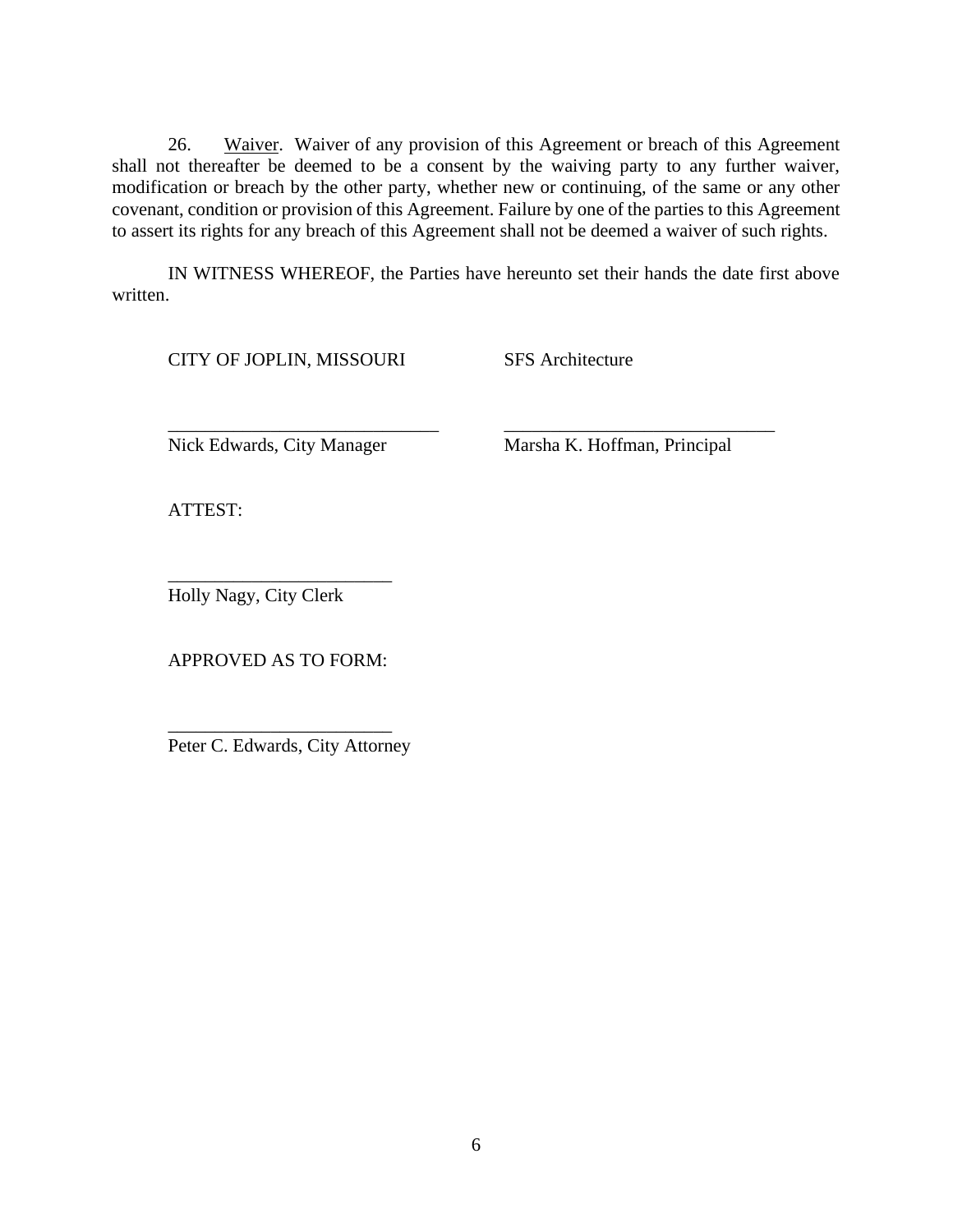

# **CITY OF JOPLIN**

## **REQUEST FOR QUALIFICATIONS** *(RFQ)*

## **FOR**

## **City of Joplin Facilities Masterplan**

**SEALED QUALIFICATION SUBMISSION DEADLINE NO LATER THAN 2:00 P.M., CENTRAL TIME, FEBRUARY 23, 2022**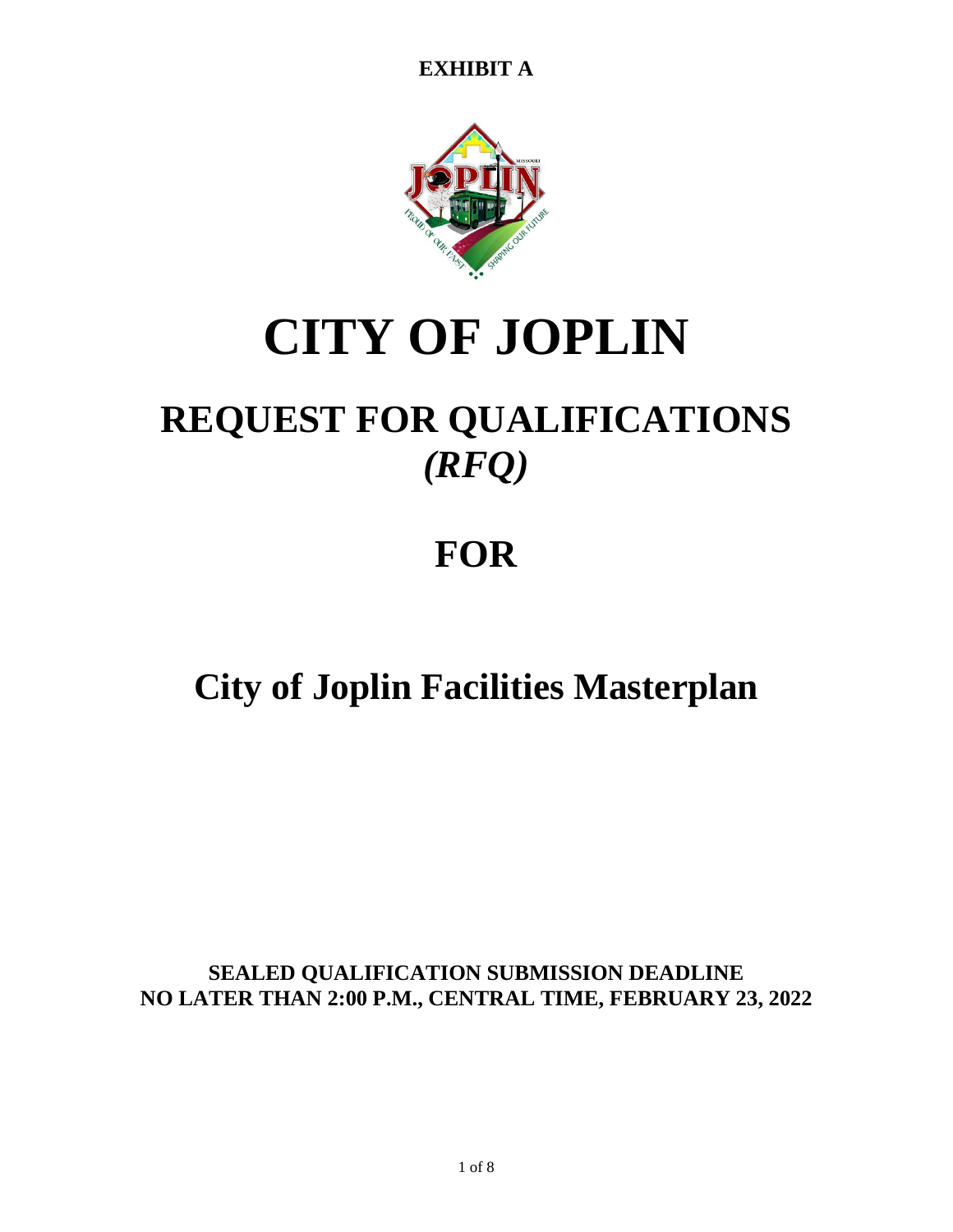## **CITY OF JOPLIN**

#### **REQUEST FOR QUALIFICATIONS**

#### **City of Joplin Facilities Masterplan**

#### **I. REQUEST FOR QUALIFICATIONS**

#### A. Request

Statements of Qualifications are now being accepted by the City of Joplin from qualified Architectural or Architectural/Engineering Firms for providing a Facilities Masterplan. Respondents to this Request for Qualifications shall submit to the City of Joplin, a statement of qualifications, which will address the various components as set forth in this Request for Qualifications.

B. Obtaining a Request for Qualifications

This document is available to all qualified Consultants that request a copy up to the closing date/hour of submission.

Copies can be obtained from the City of Joplin, Capital Improvement Project Manager, Rob Beachner, 602 S Main St., Joplin, Missouri 64801, or by calling (417 624-0820 Ext. 1543). They can also be obtained from the City of Joplin website at <https://www.joplinmo.org/bids.aspx> .

### **II. BACKGROUND INFORMATION**

Incorporated in 1873, the City of Joplin is located in the southwest corner of Missouri and is the State's fourth largest metropolitan area. Population growth within the City limits, which covers more than 30 square miles, continues to grow modestly while rapid growth is being experienced in the surrounding regional area. Joplin's actual population is 51,762 that swells to approximately 225,000 during the day.

The City of Joplin currently owns &/or maintains over 50 facilities, in-excess of over one-million square feet of interior area. These facilities include but are not limited to City Hall, Public Works Center (PWC) Facilities, City Justice Center (which houses the City Police, Fire & Municipal Court System), Police Substations, Fire Stations, Parks Facilities, MAPS/Transit System Facilities, Airport Facilities, City Police & Fire Training Facility, Wastewater Treatment Plant Facilities and Lift Stations, Joplin Public Library, Joplin Senior Center, Joplin Museum Complex, Memorial Hall, Joplin Recycling Center, and multiple other facilities.

#### **III. SCOPE OF WORK**

The purpose of the Facilities Masterplan is to provide a valuable fact-based tool for future facility-related decision making. It shall set a logical course for capital improvements and facility management initiatives for the future. The Facility Masterplan shall be a living document and will be re-examined and updated on a regular review cycle.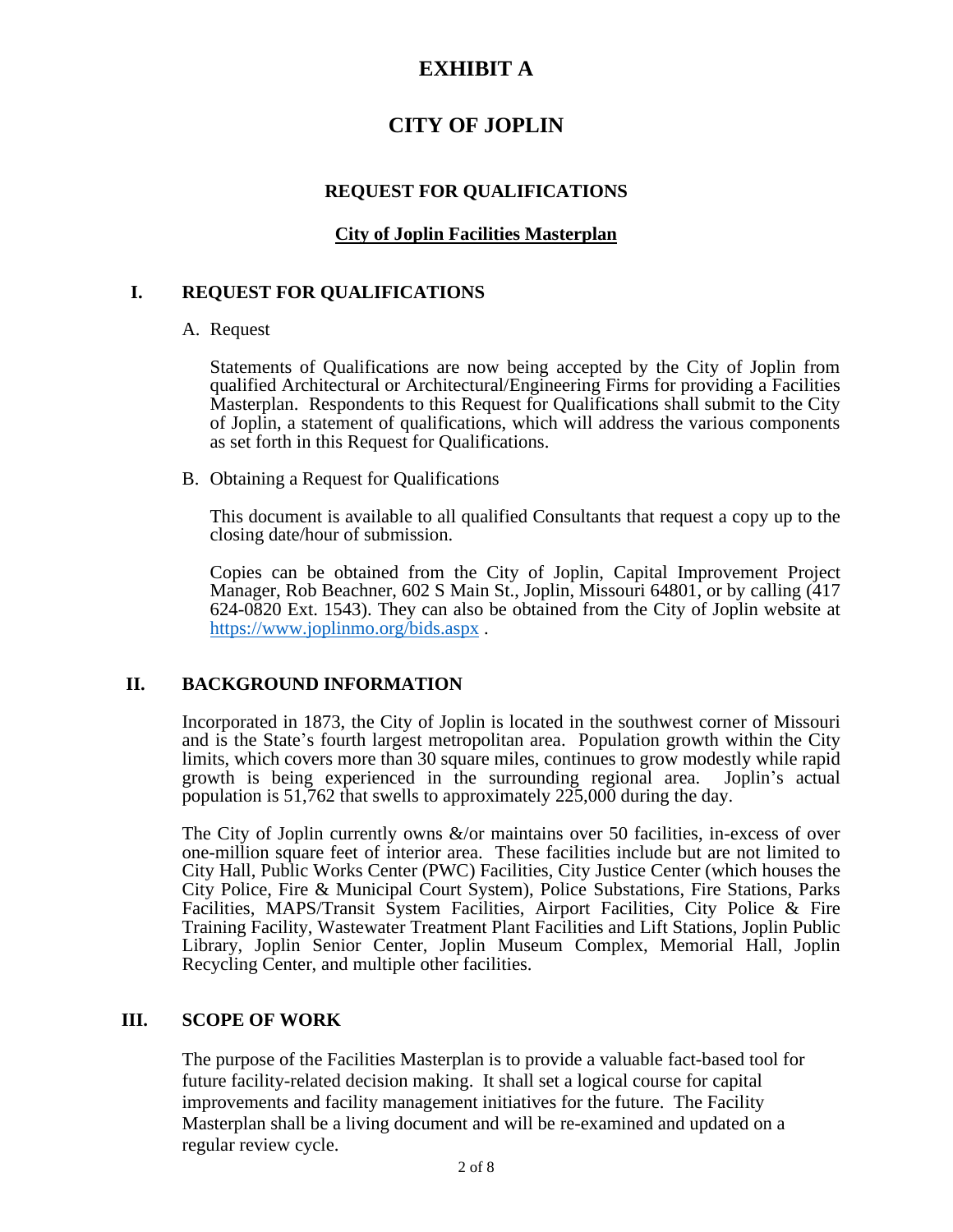Given the varying physical age of current facilities, as well as the ever-changing needs and levels of services provided by the City now and in the future, a visionary plan for maintenance and renovations, including repair and replacement schedules is imperative for future planning.

The City of Joplin is seeking to establish a relationship with an architectural or architectural/engineering firm (consultant) for the purpose of analyzing the state of current facilities, identifying repair and renovation needs, analyzing building utilizations indicators, establishing budgetary pricing, and examining potential viable additions to existing facilities as well as the need for new buildings.

The Facilities Masterplan shall include the following items at a minimum. A detailed scope of work will be developed in conjunction with the selected firm as part of the contract development process.

- 1. Consultant will analyze the state of current facilities as detailed above (including major mechanical equipment included in the facilities), relating to the repair, renovation, or replacement of the facilities or equipment.
- 2. Consultant will analyze each facility and develop plans to ensure that the facilities meet ADA accessibility guidelines and requirements.
- 3. Consultant will provide recommendations for new &/or additional facilities needed for the future.
- 4. Consultant will provide the City with recommendations for current and future staffing needs and annual budget estimates required to adequately operate and maintain the facilities.
- 5. Consultant will assist the City in determining the need for and selection of asset management program software. All deliverables from the Consultant to the City shall be in a format compatible with the proposed software.
- 6. It is expected that the Consultant will utilize information included in existing plans that have been developed by the City and other organizations as related to facilities, including but not limited to:
	- Current City of Joplin Capital Improvement Program
	- City of Joplin Stormwater Masterplan
	- City of Joplin Parks Master Study Plan
	- City of Joplin Transit Masterplan
	- City of Joplin Airport Masterplan
	- City of Joplin Wastewater Facility Plan
	- City of Joplin Solid Waste Masterplan (energy focus)
	- City of Joplin Police Department Resource Allocation Study
	- City of Joplin Fire Department Resource Allocation Study

#### **IV. SCHEDULE**

Schedule shall be determined during the contract negotiation phase with the selected Consultant.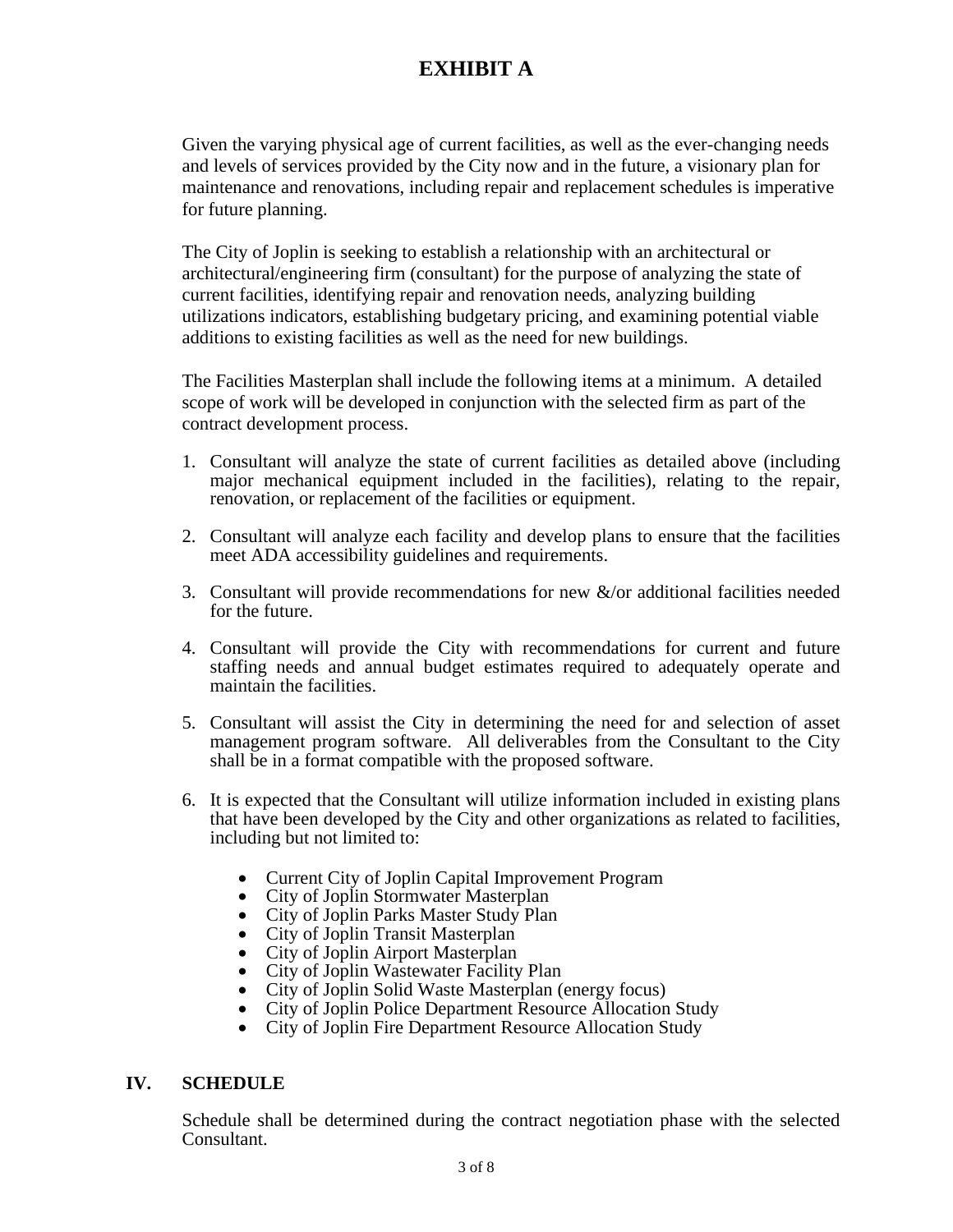#### **V. DELINEATION OF RESPONSIBILITIES**

A. Responsibilities of the Consultant

- 1. The Consultant shall be responsible for undertaking the services identified under Section III above, or as negotiated (if required) with the City, upon execution of the contract by both parties.
- 2. All invoices for services shall be submitted to the City in duplicate and include brief description of services rendered. In addition, invoices must show the name of the Department or Division for which the services were performed and the City of Joplin Purchase Order Number.
- 3. During the course of the project, the Consultant may invoice the City for services rendered, no more than once per month.
- B. Responsibilities of the City of Joplin
	- 1. The City shall make available to the Consultant all documents, studies, plans and specifications in the City's possession, which will be useful in completing the project work. However, it will remain the Consultant's responsibility to gather and verify necessary data.
- C. Review Committee

The City will set up a committee to review the Qualifications

#### **VI. QUALIFICATIONS FORMAT**

The Submittal of Qualifications shall include the following:

A. Letter of Transmittal

The letter of transmittal shall be addressed to the City of Joplin Capital Improvement Project Manager, 602 South Main Street, Joplin, MO 64801 and must, at a minimum, contain the following:

- 1. Identification of the Consultant including name, address, telephone number, and email.
- 2. Location of the office from which service will be provided, including hours of operation.
- 3. An officer of the firm authorized to contract for the work shall sign the transmittal letter.
- B. Responsiveness of written response in clearly stating an understanding of the scope of work as outlined in the scope of services portion of this request for qualifications
- C. Consultant's Experience

The Qualifications must include a demonstration of the Consultant's knowledge and experience relative to the items identified under the Scope of Work. This will include a list of similar projects and a description of the Consultant's general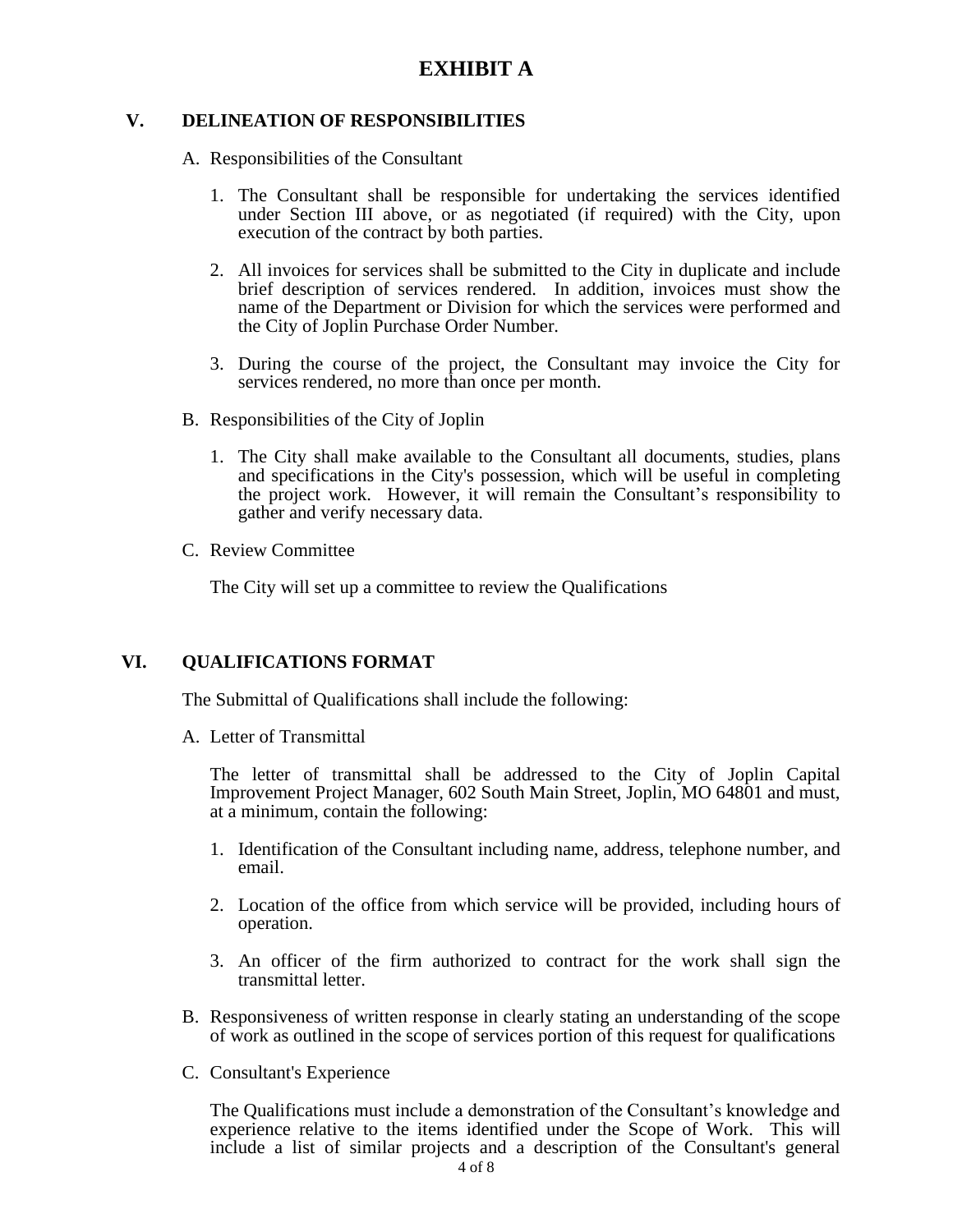organization and names of key personnel, indicating the depth and quality of experience.

References (three minimum) shall be provided identifying each client, a contact person and the client's mailing address and telephone number for similar projects done by the personnel to be involved in these projects. One of the clients shall be a government agency.

D. Project Team

The Qualifications shall include the identification and organization of the team proposed to be assigned to this project, with individual resumes and the specific areas of responsibility of key personnel, concentrating on both breadth of experience and experience on similar projects. The same information for any subconsultants proposed to be involved in any work shall also be included.

E. Approach

Responding parties shall provide their proposed methods of proceeding with the project work, including the method of keeping the City informed on the progress of the project.

F. Conflict of Interest Information

Information on possible conflicts of interest should be provided in the Submittal of Qualifications. Such information will be taken into account in making a decision on the selection of the Consultant to perform the services.

Should a conflict arise during preparations for or while undertaking these services, the Consultant shall immediately advise the City of such conflict.

#### **VII. PROCESSING OF QUALIFICATIONS**

A. Questions

Questions regarding this Request for Qualifications, the Scope of Work, or need for additional data or information can be obtained from Rob Beachner, Capital Improvement Project Manager, City of Joplin, 602 S. Main, Joplin, Missouri 64801. Contact 417-624-0820 Ext. 1543.

B. Pre-submittal Meeting

None anticipated.

C. Submission of Qualifications

To receive consideration, respondents should submit six copies of their submittal, highlighting their qualifications and experience. Including any cover letter, the entire document must be **no more than 20 pages in length**. Qualification submittals must be received in the Engineering Department,  $4<sup>th</sup>$  Floor City Hall, 602 South Main, Joplin, Missouri 64801, **no later than 2:00 P.M., February 23, 2022** at which time they will be opened and distributed for evaluation. The outside of the envelope shall be marked **"RFQ for City of Joplin Facilities Masterplan"**. All submittals will be held in confidence until a contract has been executed or City Staff has rejected all Submittals. Late submittals will not be considered. They will be returned, unopened, to the sender.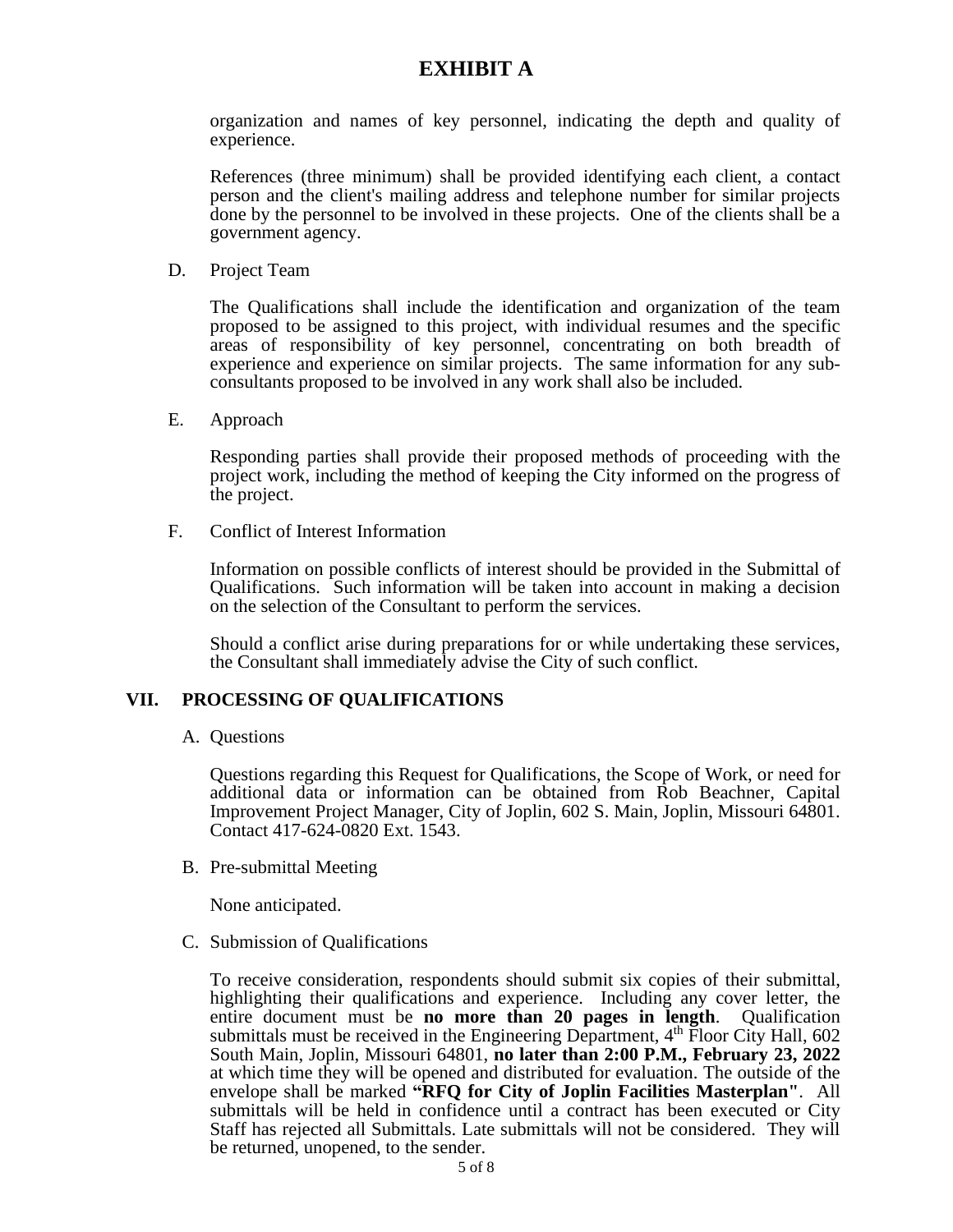D. Evaluation of Qualifications

The City of Joplin reserves the right, to evaluate each submittal of Qualifications, and to reject any or all submittals, or to accept the submittal(s) that in its sole judgment may be in the best interest of the City.

E. Time Frame

The Consultant shall maintain the contracted time frames.

F. Pre-contractual Expenses

The City shall not, in any event, be liable for any pre-contractual expenses incurred in the preparation of a Consultant's Submittal, prior to execution of the contract by both parties.

Pre-contractual expenses are defined as expenses incurred by the Consultant in:

- 1. Preparing and submitting qualifications(s) to the City;
- 2. Negotiations with the City on any matter related to the contract terms, professional fees, and schedule;
- 3. Any other expenses incurred by the Consultant prior to reaching agreement in advance of the date of execution of the negotiated contract.
- G. Notification of Successful Consultant(s)

Successful potential Consultant(s) shall be notified as soon as possible by the City following review and scoring. In the event that the City is unable to negotiate a contract with the first selected Consultant, the City shall terminate those negotiations in writing, and negotiations shall then commence with the next Consultant on the list and continue downward.

H. Notification of Unsuccessful Consultants

The City shall notify unsuccessful potential Consultants as soon as possible, after execution of a contract with the successful Consultant(s).

#### **VIII. SELECTION OF CONSULTANT**

A. Qualifications

The Consultant may be a single firm or a joint venture and must show evidence of its technical capability in this work. The Consultant shall also be knowledgeable in accordance with all applicable federal, state, and local government laws and regulations. Work shall be done in conformance with current professional practices in the State of Missouri.

B. Criteria for Selection

Selection among the Submittals shall be done using Quality Based Selection (QBS) methods, and shall be based upon the following criteria.

1. Concept and Responsiveness to City's Request 20% Responsiveness of the written response in clearly stating an understanding of the work to be performed as outlined in the scope of service.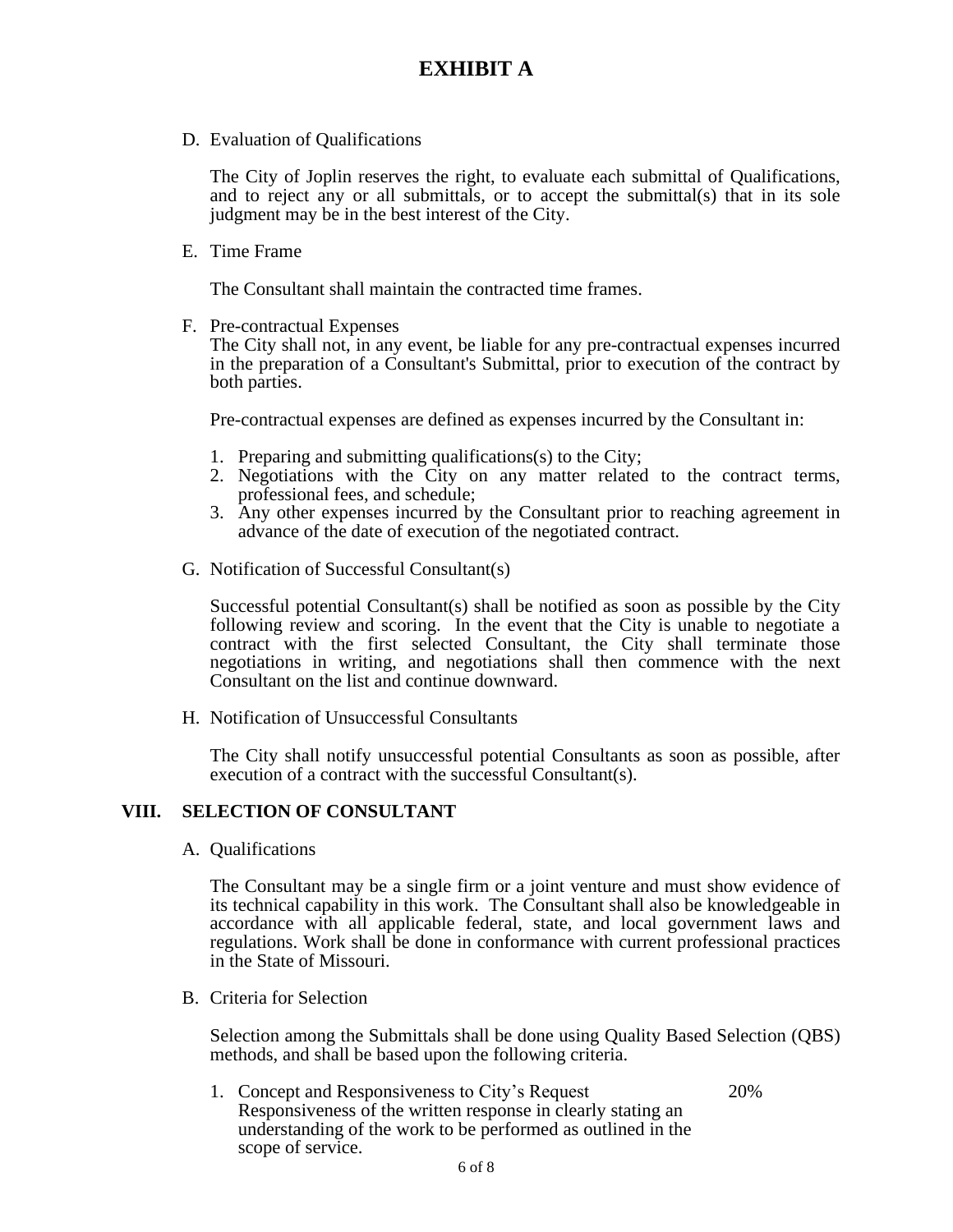|    | 2. Consultant's Relevant Experience<br>The Firms overall experience with similar projects                                                                      | 20% |
|----|----------------------------------------------------------------------------------------------------------------------------------------------------------------|-----|
|    | 3. Project Team<br>Qualifications of staff to be assigned, education, position in<br>firm and years experience will be considered.                             | 20% |
| 4. | Approach<br>Accessibility to client, familiarity with the area, proximity<br>to the client, client/consultant relationship and general<br>approach to project. | 40% |

The City may prepare a short list of firms from the submitted Qualifications for oral presentations to a Selection Committee. This decision will be based on the number and quality of Submittals. If Submittals are deemed of a high enough quality, oral presentations may be waived, and a finalist selected based on Qualifications submitted.

In the event oral presentations are required, the City of Joplin will not be responsible for any expenses incurred by the potential Consultants for these presentations. New evaluation criteria may be established for oral interviews. The City will provide the desired format and criteria prior to the oral presentations. **PRESENTATIONS SHALL BE CLEAR AND CONCISE.**

If it is determined to be in the best interest of the City, all Submittals may be rejected, and the City may reissue Requests for Qualifications.

C. Negotiation of Contract

After selection of the successful Consultant the City of Joplin shall negotiate the contract under which the work is to be performed. All items submitted in the proposal shall be subject to negotiation. Additionally, the City reserves the right to enter into single or multiple contract(s) with a selected Consultant or Consultants for any or all of the components of this project.

If negotiations for fees and services are successful with the selected Consultant, as determined by the City, a contract for service will be prepared. In the event that negotiations for fees or services are not successful, the City will terminate these negotiations in writing and will then begin negotiations with the next Consultant, in descending order of approval.

The Consultant will not assign or transfer any or all of its rights, duties or obligations without the prior written consent of the City.

#### **IX. POINT OF CONTACT**

Rob Beachner- Capital Improvement Project Manager City of Joplin Engineering Department 602 S. Main Joplin, Missouri 64801 Phone: (417) 624-0820 Ext. 1543 email: [rbeachne@joplinmo.org](mailto:rbeachne@joplinmo.org)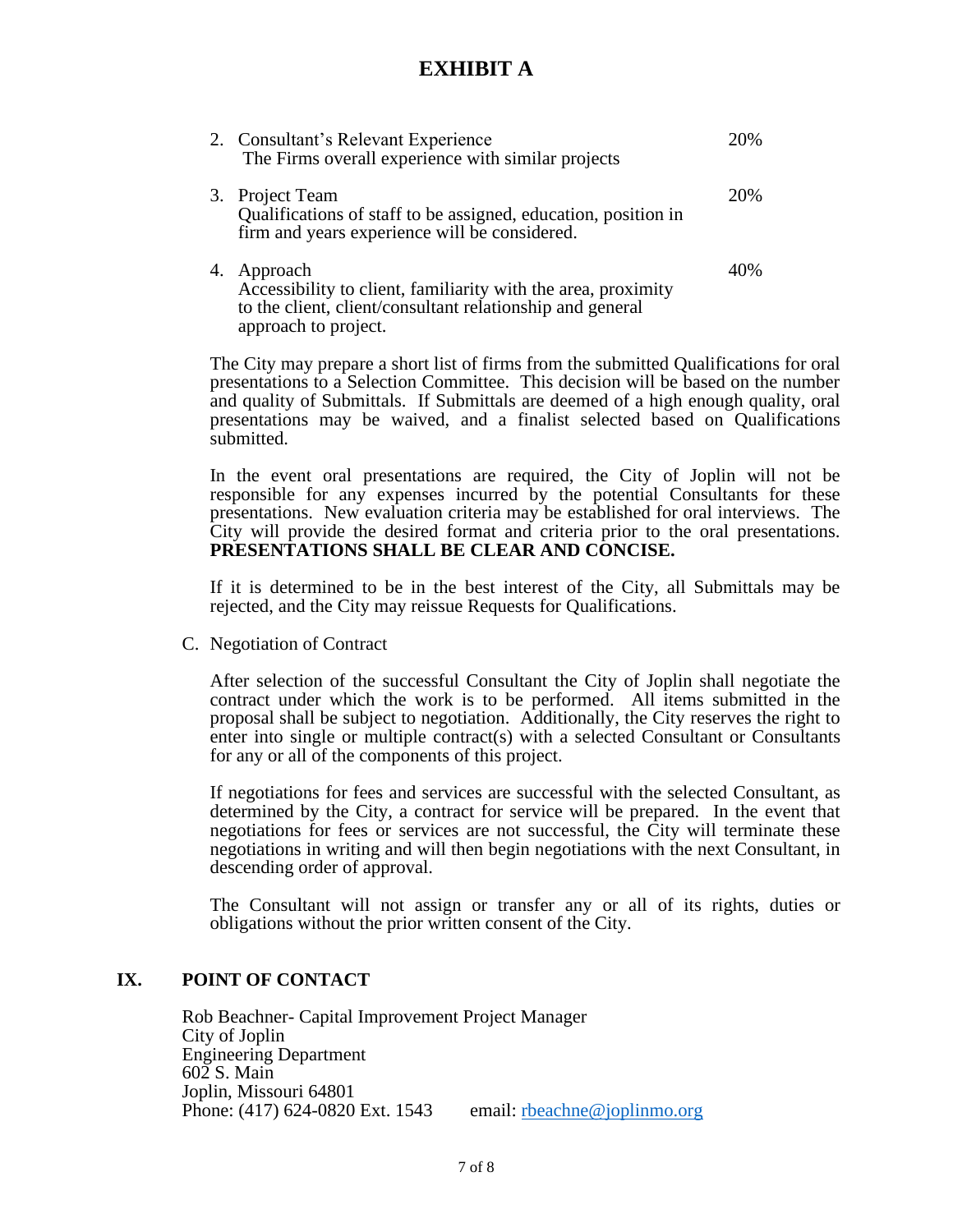#### **X. POLICY ON NONDISCRIMINATION ON THE BASIS OF DISABILITY**

In accordance with the Americans with Disabilities Act (ADA) and Section 504 of the Rehabilitation Act of 1973, the City of Joplin does not discriminate on the basis of disability in the admission of or access to, or treatment or employment in, its programs, activities, or services.

For information regarding rights and provisions of the ADA or Section 504, or to request reasonable accommodations for participation in City programs, activities, or services contact:

City of Joplin Human Resources Division 602 South Main Joplin, Missouri 64801 (417) 624-0820 ext. 1211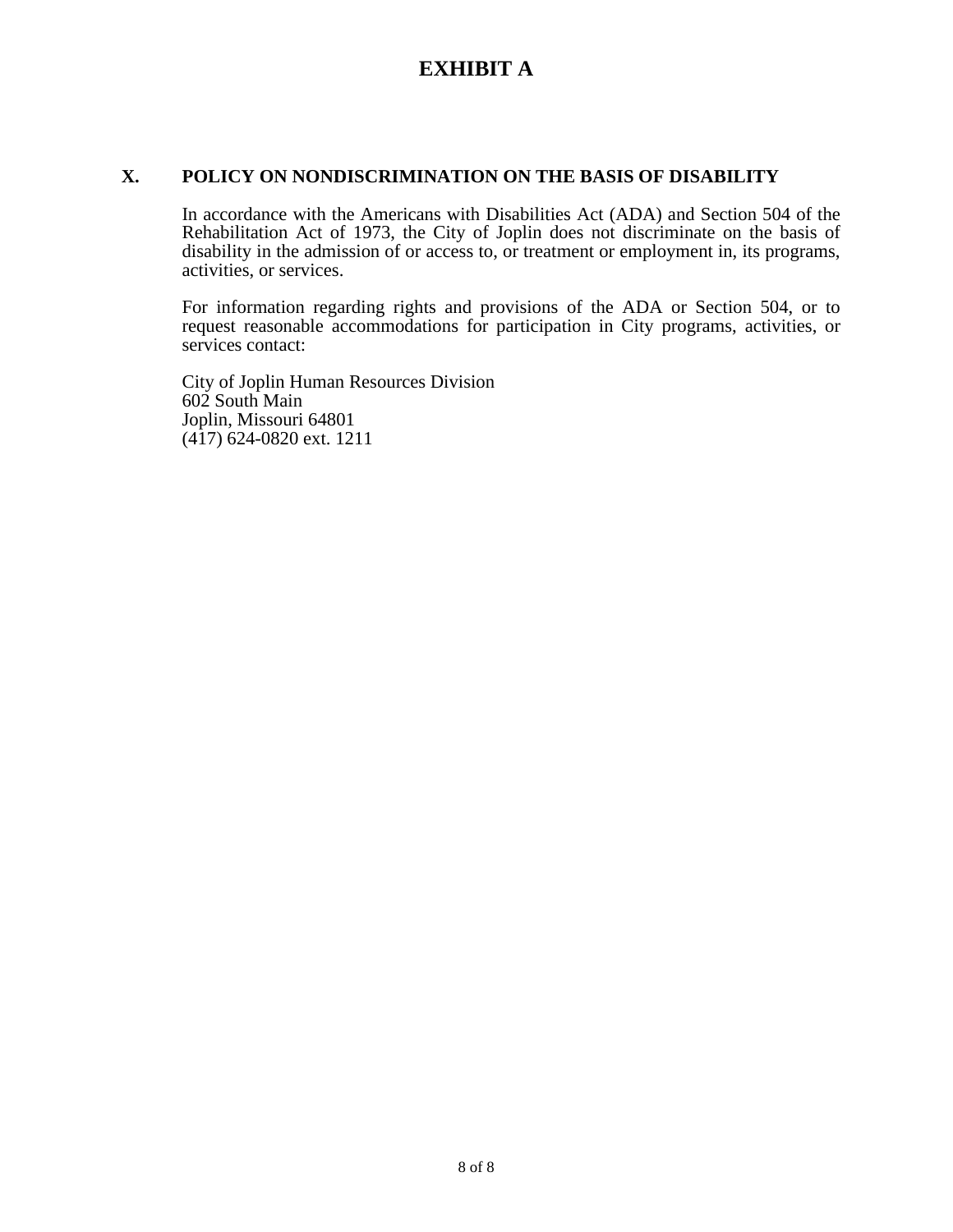#### Project Understanding

The City of Joplin desires to conduct a comprehensive Facility Master Plan of their 29 facilities with more than four hundred thousand square feet. The Master Plan will provide a valuable tool to guide capital improvements and facilitate property management. In addition, it will include initiative for future building facilities improvements based on space needs programming of City Hall and the Justice Center.

Maintenance staffing needs will be recommended based on the ability to adequately operate and maintain all of Joplin's facilities.

The scope of the Facilities Master Plan will include the following:

#### Facilities Master Plan – Facilities Assessment

- Data Gathering / Research
- Existing Building Survey (Building list provided by the City)
- Reports
- Training & Documentation
- Maintenance Staffing Recommendation

#### Facilities Master Plan – Space Needs Assessment, City Hall

- Data Gathering / Research
- City Hall Questionnaire
- Data Gathering / Research
- Programming / Space Needs
- Concept Design Options
- Consensus Option

#### Justice Center Feasibility Study

- Data Gathering / Research / Existing Building and Site Assessment
- City Hall Questionnaire
- Justice Center Staff Engagement (1)
- Programming / Space Needs
- Justice Center Staff Engagement (2)
- Concept Design Options
- Consensus Option
- Justice Center Staff Engagement (3)
- Cost Estimating and Phasing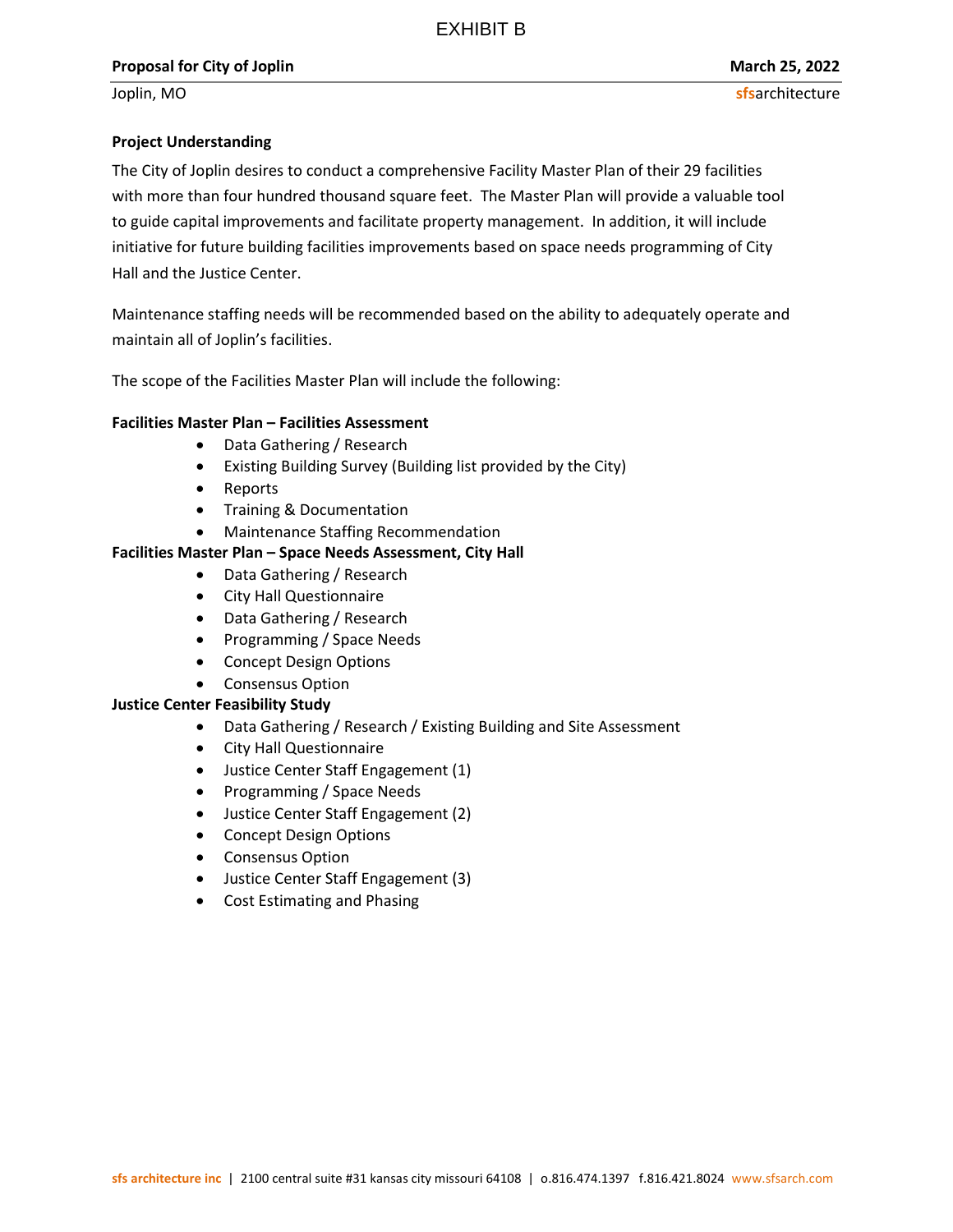Process/Approach/Scope of work

#### Process/Approach/Scope of Work

The scope of work to be completed will be broken into three section and associated tasks. The initial kickoff meeting and final task presenting to City Officials will be held at the same time.

#### Task Kickoff Meeting

During the kickoff meeting, introductions will be made, City and SFS/CGA team member roles and responsibilities will be defined, lines of communication will be established, the schedule will be reviewed, and the scope of work will be confirmed.

#### Facilities Master Plan – Facilities Assessment

Task Data Gathering / Research Review existing site and buildings information.

#### Task Existing Building Survey

VFA will perform facility assessments of the 29 buildings requested by the City, approximately 440,000 SF. Refer to attached VFA Statement of Work for details.

#### Task Reports

VFA will develop reports for budgeting and capital planning.

#### Task Training & Documentation

VFA will provide core training to City Staff to enable users to become proficient in using and manipulating the Facility Condition Assessment data housed in the VFA Facility software.

#### Task Maintenance Staff Recommendation

Based on the facility assessments and understanding of the full complement of facilities maintained by city staff, the SFS/CGA team will propose recommended staffing needed.

#### Facilities Master Plan – Space Needs Assessment, City Hall

#### Task Data Gathering / Research

Review existing buildings information to create a baseline for creating the master plan. Review existing building assessment provided by VFA. The data gathered is a basis for development of the Master Plan for City Hall.

#### Task City Hall Questionnaire

Develop an electronic questionnaire for each department in City Hall to provide feedback on use of the current facilities, and future space needs.

#### Task Programming / Space Needs

Programming / Space Needs

Meet with key stakeholders to review and confirm space needs. It is anticipated that these meetings will be with small groups, focused on particular departments. 8 stakeholder meeting included.

#### Deliverables:

Space Needs Program document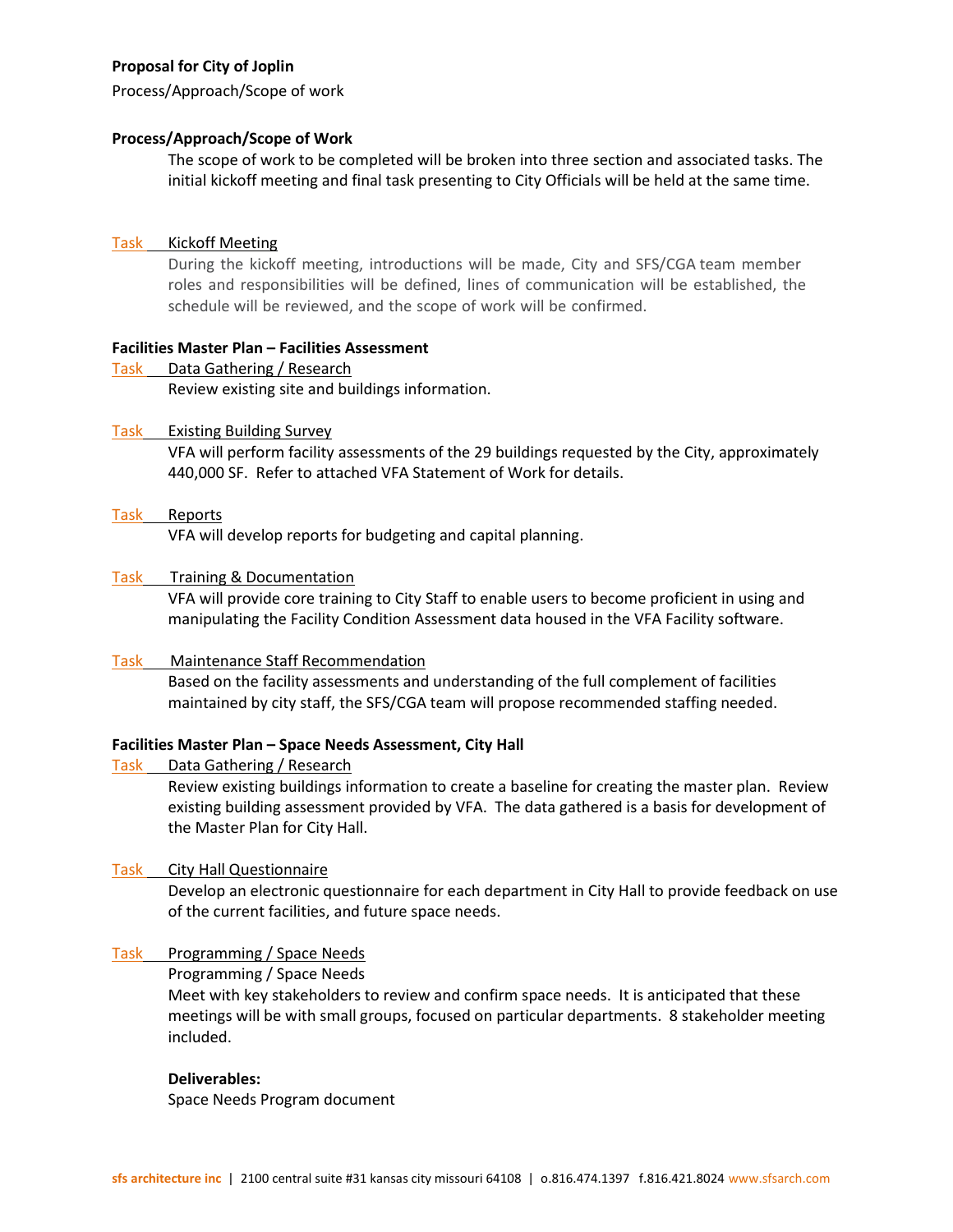Process/Approach/Scope of work

#### Task Meeting Notes

Provide written documentation of all meetings in the form of meeting notes for review by the Building Committee.

#### Task Concept Design Options

Review with the Building Committee our understanding of the essential design elements of the campus, evaluating the key priority items that are desired. After this initial review and understanding, SFS/CGA will generate concept design options for the building Master Plan to meet the space needs program.

This will include presentation materials for the Building Committee to review and approve. All options will be discussed with the Building Committee to determine the preferred solution.

#### Deliverables:

Concept Design options include: Conceptual floor plans (blocking diagrams) Order of magnitude cost opinion

#### Task Consensus Option

The preferred option will be further developed to produce graphic images for review with the Building Committee.

#### Deliverables:

Design development of selected concept option to include: Floor plan(s)

#### Justice Center Feasibility Study

Task Data Gathering / Research / Existing Building and Site Assessment

Review existing site and buildings information to create a baseline for creating the master plan. Review current codes, and zoning requirements. The data gathered is a basis for development of the Master Plan.

#### Task Justice Center Questionnaire

Develop an electronic questionnaire for each department in the Justice Center to provide feedback on use of the current facilities, and future space needs.

#### Task Justice Center Staff Engagement (1)

Conduct a meeting with all Justice Center staff to review SFS/CGA scope of work and the goals of the study. Questionnaire will be distributed following this meeting.

Task Justice Center Staff Engagement (1) Provide a written document outlining the needs expressed and all topics discussed during the staff engagement meeting.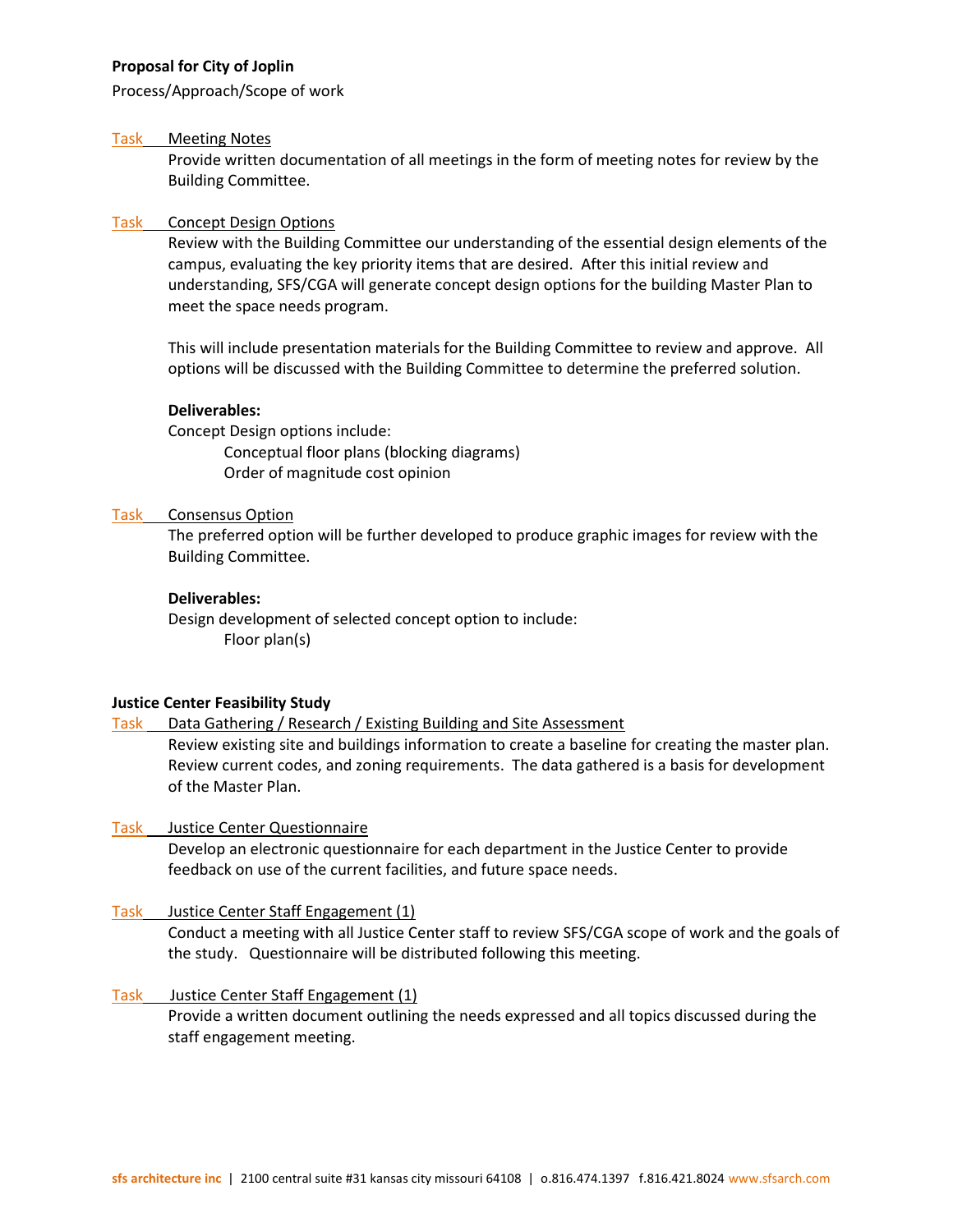Process/Approach/Scope of work

#### Task Programming / Space Needs

Meet with key stakeholders to review and confirm space needs. It is anticipated that these meetings will be with small groups, focused on particular departments. Eight stakeholder meeting included.

#### Deliverables:

Space Needs Program document

#### Task Meeting Notes

Provide written documentation of all meetings in the form of meeting notes for review by the Building Committee.

#### Task Justice Center Staff Engagement (2)

Conduct a meeting with all Justice Center staff to review SFS/CGA existing building and site conditions, questionnaire responses, and next steps.

#### Task Justice Center Staff Engagement (2)

Provide a written document outlining the needs expressed and all topics discussed during the Meeting.

#### Task Concept Design Options

Review with the Building Committee our understanding of the essential design elements of the campus, evaluating the key priority items that are desired. After this initial review and understanding, SFS/CGA will generate concept design options for the building Master Plan to meet the space needs program.

This will include presentation materials for the Building Committee to review and approve. All options will be discussed with the Building Committee to determine the preferred solution.

#### Deliverables:

Concept Design options include: Conceptual floor plans (blocking diagrams) Site plan Order of magnitude cost opinion

#### Task Consensus Option

The preferred option will be further developed to produce graphic images for review with the Building Committee.

#### Deliverables:

Design development of selected concept option to include: Floor plan(s) Site Plan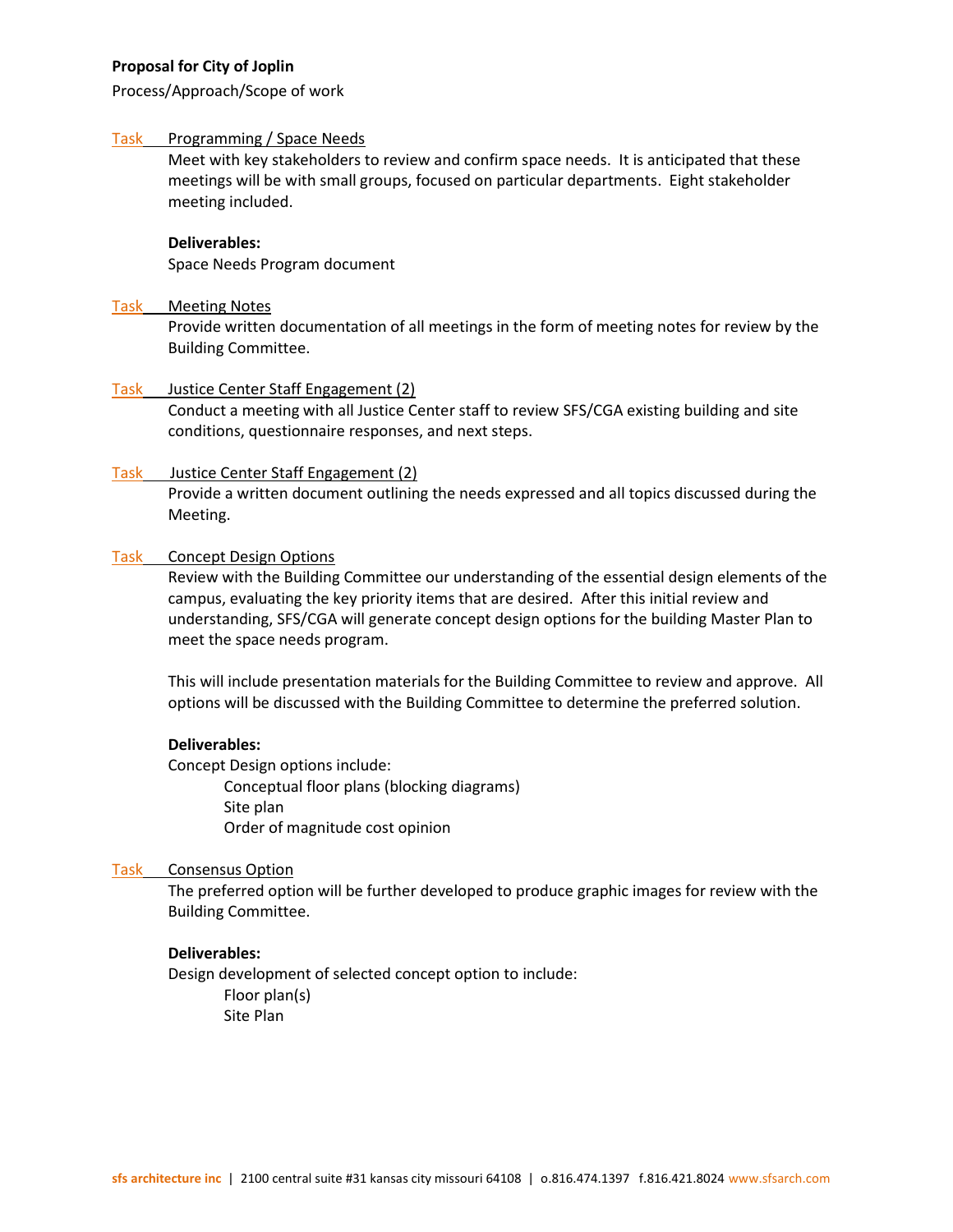Process/Approach/Scope of work

#### Task Justice Center Staff Engagement (3)

Conduct a meeting with all Justice Center staff to review SFS/CGA proposed conceptual site and plan options to meet future space needs. .

#### Task Justice Center Staff Engagement (3) Provide a written document outlining the needs expressed and all topics discussed during the Meeting.

Task Existing Buildings and Site Assessment Study the existing conditions of the site including grades, utilities, and physical site conditions.

#### Deliverables:

Presentation site and floor plans.

#### Combine Presentation

Task Governing Body Presentation(s)

Assist with a presentation to the City Council of the final Facilities Master Plan and Justice Center Feasibility Study.

#### Deliverables:

Power Point presentation on Feasibility Study of the Justice Center, City Hall Space Needs and Existing Building Assessments.

#### Task Renderings

2 3D renderings shall be provided.